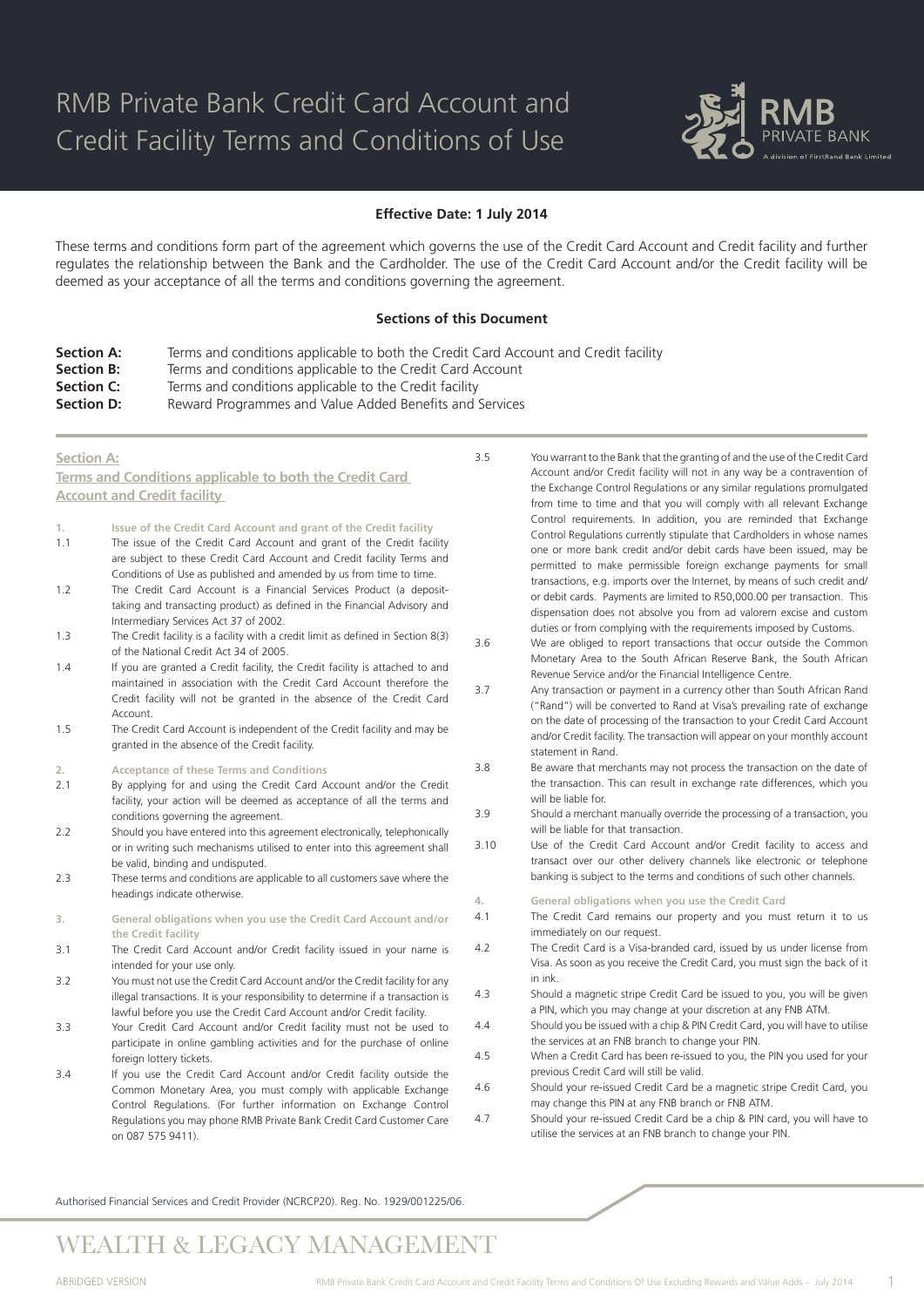- 4.8 You must keep the Credit Card safe and the PIN secret and separate from the Credit Card.
- 4.9 The Credit Card, Credit Card details and PIN will enable you to perform transactions at merchants, operate the Credit Card at ATM's and perform transactions via our access channels.
- 4.10 You must only use the Credit Card in the period stated on the front of the Credit Card, unless it is cancelled before the expiry date in terms of clause 14 below. After this period the Credit Card will be invalid.
- 4.11 When a Credit Card is used to buy goods or services from a merchant, you must sign a transaction voucher and/or apply your PIN, as required by the merchant.
- 4.12 You must sign a cash withdrawal voucher when using the Credit Card to draw cash other than from an ATM.
- 4.13 If the transaction takes place by mail order, telephone order or other access channels you will be asked for certain Credit Card related information before you may use these channels to transact.
- 4.14 You may transact at merchants who accept Visa or Visa Electron branded Credit Cards (as applicable depending on your Credit Card type) and we will subsequently debit your Credit Card Account and/or Credit facility. You are liable to repay us for all monies debited to your Credit facility.
- 4.15 You may, at the discretion of the merchants, use the Credit Card for fuel and fuel-related purchases.
- 4.16 The Visa Electron Credit Card is for electronic use only which means that it can be used at an electronic point of sale device or at an ATM.
- **5. Petro Card**
- 5.1 You may use the Petro Card at selected merchants to buy fuel and fuelrelated products (including petrol, diesel, oil, additives and lubricants) and motor vehicle spares, parts and accessories.
- 5.2 You may also use the Petro Card to pay for motor vehicle repairs, vehicle maintenance services and toll fees.
- 5.3 You may only use the Petro Card in the Common Monetary Area.
- 5.4 You may link the Petro Card to your Credit Card Account and/or Credit Facility or you may have a separate Standalone Petro Card Account and/ or Standalone Petro Credit Facility in your name.
- **6. General information**
- 6.1 We will not be liable if a merchant refuses to accept the Credit Card or honour a transaction.
- 6.2 It is our decision to authorise a transaction. We will not be liable if we do not authorise a transaction.
- **7. Unauthorised use of the Credit Card, Credit Card Account and Credit facility**
- 7.1 You must take all reasonable steps to prevent any unauthorised use of the Credit Card and/or Credit facility and/or PIN details and/or Credit Card **Account**
- 7.2 In the event of your Credit Card being stolen, lost or retained by the ATM and where your Credit Card details or your PIN have been compromised, you must notify RMB Private Bank Credit Card immediately by calling 0800 110 132 / 087 575 9406.
- 7.3 Provided you were not negligent in safeguarding the Credit Card or in reporting the Credit Card lost or stolen, you will not be liable for unauthorised and fraudulent transactions that occur on the Credit Card as a result of the loss or theft, except for PIN-based transactions.
- 7.4 Lost Card Protection ("LCP") is provided to you at no additional cost. LCP will protect you against unauthorised and fraudulent use of the Credit Card. This excludes PIN-based transactions, if the Credit Card is lost or stolen.
- 7.5 If you are negligent in reporting the Credit Card lost or stolen or in safeguarding the Credit Card or Credit Card details, you will not be covered for LCP and will be responsible for all unauthorised and fraudulent use of the Credit Card.
- 7.6 Any delay in reporting the Credit Card lost or stolen will be regarded as negligence and you will have to prove to us that you were not negligent.
- 7.7 Any unauthorised transaction made by using the Credit Card and PIN solely with the PIN functionality or non-swiping Credit Card transactions, will not be covered by us and will be your sole responsibility.
- **7.8 You indemnify FRB and accept full liability for all specific and related losses as a result of any fraudulent activity in the event**

### **that you refuse or decline a request by FRB to have a Credit Card cancelled and re-issued for whatever reason at FRB's sole discretion.**

### **8. System malfunctions**

We are not liable for any direct or indirect loss suffered by you arising from any malfunction, failure or delay in any ATM, electronic point of sale device, access channel or shared networks.

**9. Authority to debit your Credit Card Account and/or Credit facility**

- 9.1 Each time you use the Credit Card or the Credit Card details to access your Credit Card Account and/or your Credit facility to transact, we will debit your Account and/or Credit facility with the amount of the purchase, cash withdrawal or transfer(s).
- 9.2 You must repay us for all payments that we have made or will make to a merchant for any debit transaction which has been processed to your Credit facility.
- 9.3 All payments we or you have made to a merchant for any transaction are final and irreversible, unless a reversal is allowed by the Visa rules and regulations as published by Visa from time to time.
- 9.4 A dispute between you and any merchant will not affect our right to debit your Credit Card Account and/or Credit facility and receive payment (if applicable).
- 9.5 All debits are processed in Johannesburg.
- **10. Additional Credit Cards**
- 10.1 Additional Credit Cards linked to your Credit Card Account and/or Credit facility may be issued to people you have chosen to receive a Credit Card. Credit Cards are issued in their names. These people are referred to as additional credit cardholders.
- 10.2 The issue of additional Credit Cards will not change the credit limit on your Credit facility.
- 10.3 It is your responsibility to ensure that additional credit cardholders comply with the terms of this agreement.
- 10.4 You must ensure that you and any additional credit cardholders do not exceed your credit limit on the Credit facility.
- 10.5 Transactions made by additional credit cardholder's using the additional Credit Card, interest, fees and charges relating to the additional Credit Card, will be debited to your Credit Card Account and/or Credit facility.
- 10.6 You will be liable for all amounts owed to us derived from the use of the additional Credit Card. This means that we will recover from you the full amount owed to us on the Credit facility.
- 10.7 You may only end the additional credit cardholder's right to use the Credit Card if you tell us in writing that you wish to do so and you must ensure that the additional Credit Card is destroyed. When destroying the additional Credit Card, you must cut through the magnetic stripe and Credit Card number so that the Credit Card cannot be used again. Should you fail to destroy the Credit Card you will be liable for any transactions on your Credit Card Account and/or Credit facility after the notification of termination of this additional Credit Card.
- **11. Statements, Payments and Deposits**

### **11.1 Account Statements**

- 11.1.1 We will send you a monthly combined Credit Card Account and/or Credit facility statement (monthly account statement).
- 11.1.2 Your monthly account statement will show your transactions for the month, advise you of any deposits you have made, all amounts charged to your Credit Card Account and/or Credit facility since your previous monthly account statement, the total amount payable (if any), which is the full outstanding amount which you owe us, the minimum monthly amount payable and due to us (if any), and the due date by which you must pay this amount.
- 11.1.3 The full outstanding amount on the Credit facility is due and payable monthly, but you may defer payment by paying the minimum monthly amount that is stipulated in the monthly account statement.
- 11.1.4 Should you have a dispute in respect of the monthly account statement, you must advise us in writing within thirty (30) days of the statement date. Unless you let us know in writing that there is an error on the monthly account statement, the statement sent to you will be final and binding.

Authorised Financial Services and Credit Provider (NCRCP20). Reg. No. 1929/001225/06.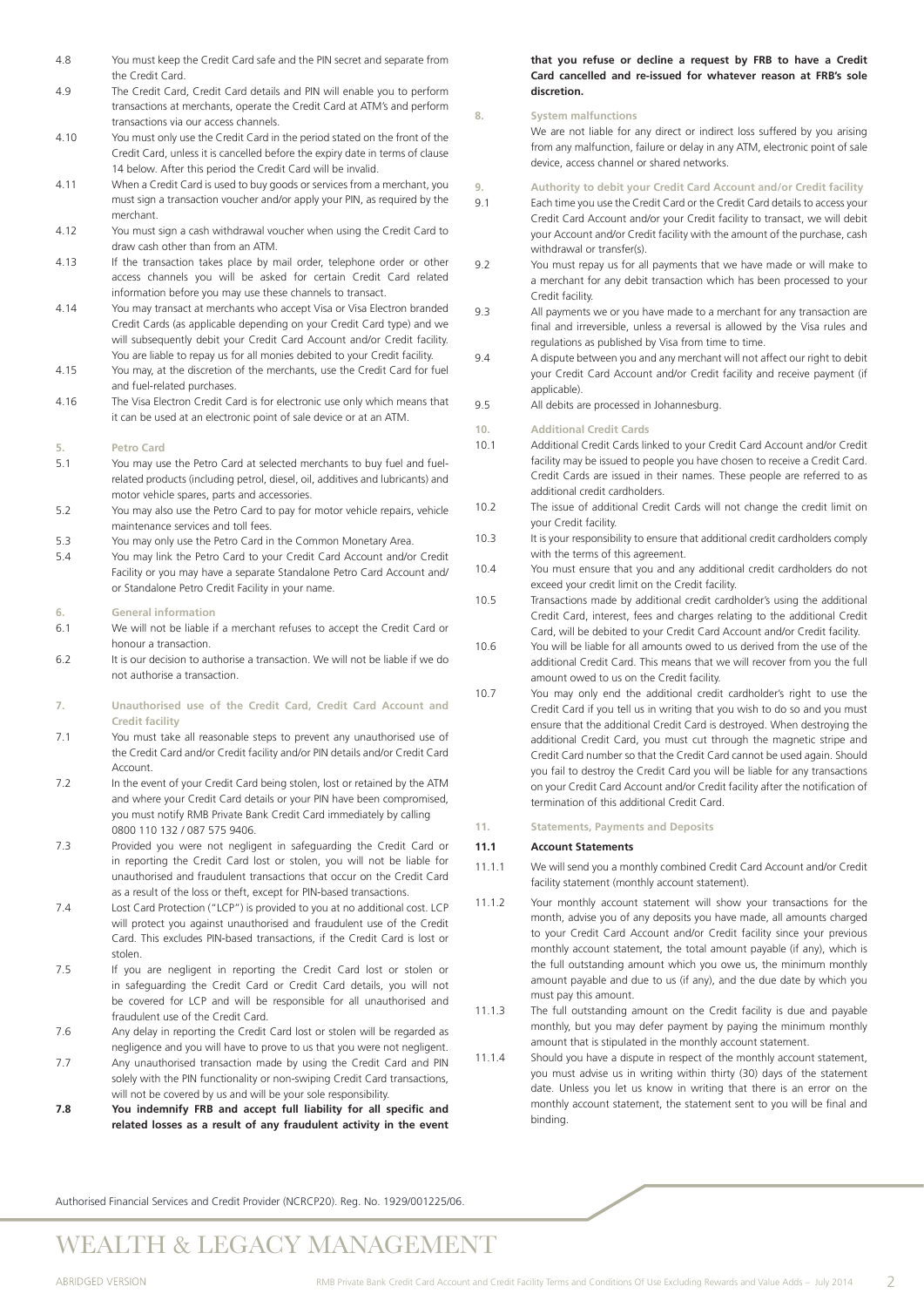- 11.1.5 Should you not receive your monthly account statement, you must bring this to the attention of RMB Private Bank Credit Card Division, failing which we will regard it as being received.
- 11.1.6 On the Credit facility, interest will accrue in the normal course on the transaction amount unless it is established that it was correctly disputed.
- 11.1.7 When this agreement ends, you will no longer receive your monthly account statement.
- 11.1.8 A certificate signed by any authorised employee of the Bank (whose appointment or authority it shall not be necessary to prove) shall constitute prima facie evidence of the outstanding balance owing and/ or due and payable by you to the Bank and/or the rate of interest payable by you and/or any other amount owing and/or due and payable by you to the Bank in terms hereof and/or any other matter arising from or related to your Credit facility.

### **11.2 Payments and deposits**

- 11.2.1 You can pay the full outstanding amount on the Credit facility on or before the due date shown on the monthly account statement. Alternatively, you may defer payment of the full amount outstanding over an extended period, but you must pay at least the minimum monthly amount by the due date shown on the monthly account statement.
- 11.2.2 You must expressly instruct us if payments made into your straight facility are intended to be allocated to the budget facility.
- 11.2.3 Your payment or deposit may not reach us on the same day as you make it, due to possible delays and the time it takes to be processed. We consider your payment or deposit to have gone through only once we receive the funds at RMB Private Bank Credit Card's Division in Johannesburg and the funds are reflecting as a credit on your Credit Card Account and/or Credit facility, as evidenced by our systems. Please allow for this when making your payment.
- 11.2.4 If a payment is sent to us by post, we will only credit your Credit Card Account and/or Credit facility when we receive the funds at RMB Private Bank Credit Card's Division in Johannesburg. The risk of the postal payment being intercepted lost or stolen while in transit to us remains your risk until the payment is received at RMB Private Bank Credit Card's Division in Johannesburg.
- 11.2.5 If a cheque is deposited into your Credit Card Account and/or Credit facility, the proceeds of the cheque will only be available as cash when the drawer's bank has honoured the cheque irrespective of the cheque clearance period. If the cheque proceeds are made available on your Credit Card Account and/or Credit facility prior to the cheque being honoured, we are entitled to debit your Credit Card Account and/or Credit facility with the amount of the cheque proceeds and any associated interest if the cheque is subsequently dishonoured by the drawer's bank for whatever reason.
- 11.2.6 You may cancel or settle your Credit facility at any time, by paying the amount you owe there under, with or without giving advance notice to us. You are obliged to ensure payment of (a) the unpaid balance of your Credit facility; (b) the unpaid interest charges; and (c) all other fees and charges that may be due.
- 11.2.7 All payments we receive on the Credit facility will be credited as applicable, first to interest, then to expenses incurred by us in collecting any amount you owe us, then to charges and fees, and lastly to the due and payable transaction amounts.
- 11.2.8 Should your Credit facility be in arrears for 30 (thirty) days or more, you are not allowed to transact on your Credit facility. You may still transact on the Credit Card Account.
- 11.2.9 You must always use your account number as a reference when making a payment or deposit into your Credit Card Account and/or Credit facility. Your payment will be considered to be received as per clause 11.2.3 above.
- **12. Charges and fees**
- 12.1 A Credit Card Account Fee will be charged for the administration and maintenance of your Credit Card Account.
- 12.2 A Credit Facility Fee will be charged for the administration and maintenance of your Credit facility.
- 12.3 If you are granted a Credit facility in addition to your Credit Card Account a separate Credit Facility Fee will be charged over and above the Credit Card Account Fee for the Credit Card Account.
- 12.4 Apart from the credit related charges to your Credit facility, your Credit Card Account will be debited for non-credit related charges.
- 12.5 You may get a copy of our pricing guide from your Private Banker or by contacting the RMB Private Bank Service Suite on ServiceSuite@rmbprivatebank.com.
- 12.6 Fees and charges are reviewed annually or at any time at our discretion in which event you will be given a 30 (thirty) business days notice before the change is effected.
- 12.7 Once debited to your Credit Card Account and/or Credit facility, fees and charges are non-refundable and will not be reversed.
- 12.8 Charge-backs will only be allowed if it is done in accordance with the Visa Rules and Regulations as published from time to time.
- 12.9 If you have an RMB Cheque and Credit Card your Credit Card Account Fee and Credit facility Fee will be charged directly to your RMB Cheque Account. If you however hold an RMB Credit Card only your Credit Card Account Fee and Credit facility Fee will be charged to your Credit Card Account and/or Credit facility.
- 12.10 You shall not be entitled to defer payment or refuse to make payment of any amounts payable by you in respect of your Credit Card Account and/ or Credit facility, on the basis that you have a claim or query regarding any of the services provided for in this agreement.
- 12.11 If your Credit facility goes into arrears, you will be liable for all legal fees and expenses, on the attorney and client scale, including collection commission and tracing fees.
- 12.12 If your Credit Card Account is overdrawn, you will be liable for all legal fees and expenses, on the attorney and client scale, including collection commission and tracing fees.
- 12.13 We may in terms of the common law rely on set off. This means that as soon as there are two debts in existence where one can be compensated against the other, then by operation of law the one debt extinguishes the other.
- **13. Amendments to these terms and conditions**
- 13.1 We may, at our discretion and at any time, amend these terms and conditions.
- 13.2 You will be given notice of the amendments as statement messages in your monthly account statement.
- 13.3 If you are dissatisfied with the amendments, you have the right to end this agreement before the effective date of the amendments, in which case the provisions of clause 14 below shall apply. Unless you terminate this agreement before the effective date of the amendments, you will be bound by them.
- 13.4 The use of your Credit Card Account and/or Credit facility after the effective date of the amendment would be regarded as your acceptance of the amended terms and conditions.

### **14. Ending this agreement**

- 14.1 You may, at any time, end this agreement by advising us in writing.
- 14.2 You may end the Credit facility agreement without ending the Credit Card Account agreement. However, you may not end the Credit Card Account agreement without ending the Credit facility agreement.
- 14.3 Apart from other valid reasons to end your agreement, where there is fraud or we suspect there may be fraud on your Credit Card Account and/ or Credit facility and if we are compelled to do so by law we will suspend both your Credit Card Account and/or Credit facility without notice.
- 14.4 We will suspend your Credit facility without notice if you do not pay us any amount due on time or at all, if you breach any term of this agreement, or if your estate is provisionally or finally sequestrated or placed under administration or debt counselling.
- 14.5 We may, at our discretion, end this agreement and/or your right to use the Credit Card Account and/or your Credit facility and we will inform you of the reason. We reserve the right to end the Credit facility agreement if you do not pay us any amount due on time or at all, if you breach any terms of this agreement, or if your estate is provisionally or finally sequestrated or placed under administration or debt counselling.
- 14.6 When your Credit facility and/or your right to use the Credit facility ends, the full amount you owe us will immediately become due and payable. You must then pay us the full amount owing on your Credit facility.
- 14.7 Should you wish to end your Credit Card Account you must destroy the credit card. When destroying the credit card, you must cut through the magnetic stripe and credit card number so the credit card cannot be used again.
- 14.8 If you have a credit balance in your Credit Card Account, the credit balance will be paid by us into an account nominated by you.

Authorised Financial Services and Credit Provider (NCRCP20). Reg. No. 1929/001225/06.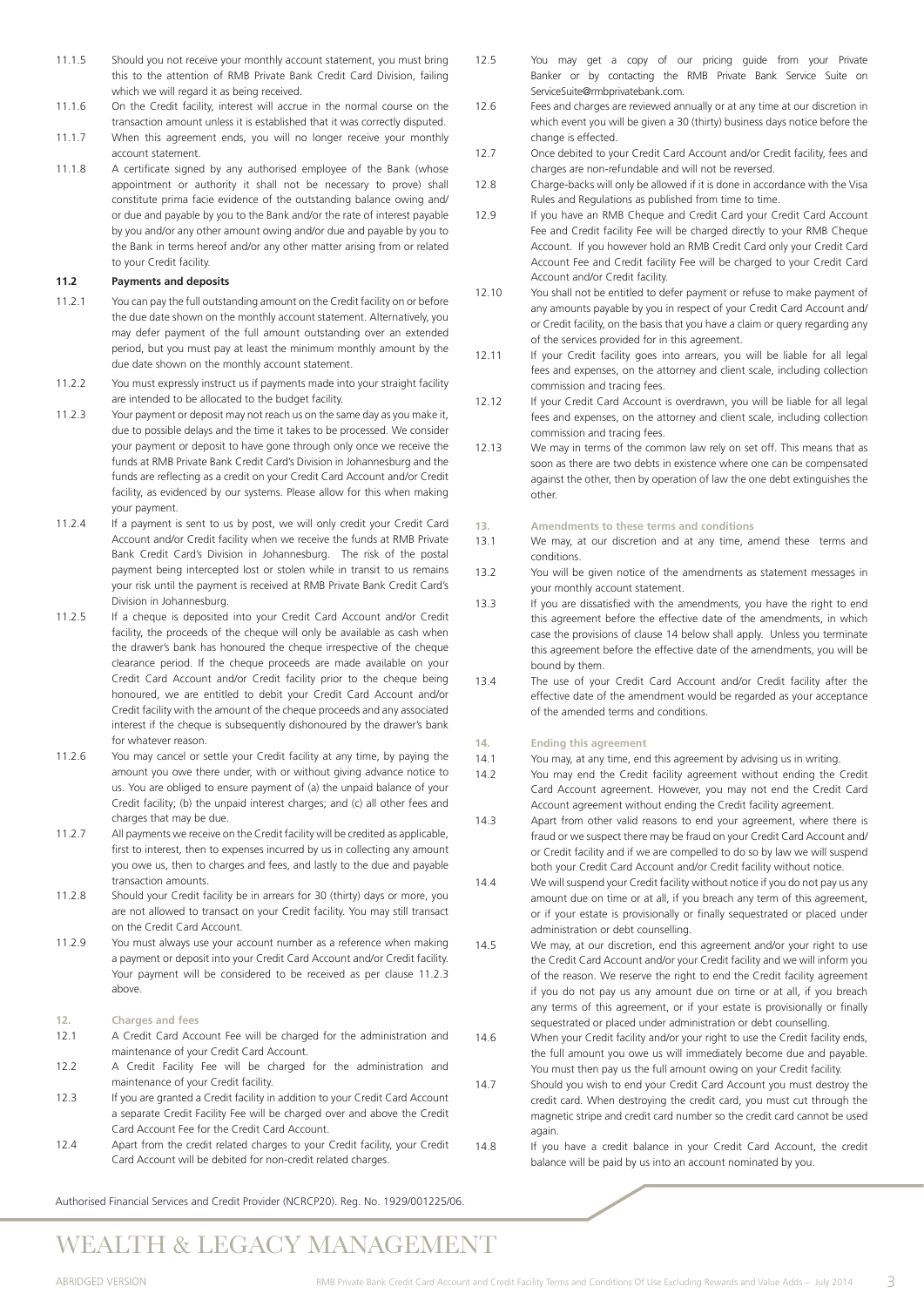- 14.9 Should you fail to destroy the Credit Card in terms of clause 14.7 above, you will be liable for any transactions on your Credit Card Account and/or Credit facility after the notification of termination of this agreement.
- 14.10 Even if this agreement ends, we will be entitled to rely on the rights acquired under this agreement before it ended.

### **15. Where and how we may contact each other**

- 15.1 We may send you necessary Credit Card Account and/or Credit facility information by post, fax, e-mail, SMS or other similar technology.
- 15.2 You must supply us with your correct contact details, fax, e-mail, cellphone number and postal addresses.
- 15.3 If you do not wish to receive your statement via e-mail, you must inform us of this and we will exclude you from the e-mail statement service.
- 15.4 Legal notices and summonses will be served at the physical address you provided us at the time of application or to such new address you have notified us of in terms of clause 15.6, which address you choose as your domicilium citandi et executandi. Legal Notices may be served by fax or e-mail.
- 15.5 You should send any formal legal notices or summonses to us at the following address which we choose as our domicilium:
- FNB Legal, 1 First Place, 3rd Floor, BankCity, Johannesburg, 2001, 15.6 If any of your addresses change, you must notify us immediately of such change in writing, either by e-mail or fax or by visiting your nearest branch. When you change your address, you must give us proof of your new address which will be your domicilium address. Your domicilium address must be your physical address.
- 15.7 Any correspondence and statements we send by post to you will be considered to have arrived within 7 (seven) calendar days of posting.
- 15.8 Any correspondence and statements sent to you by fax, e-mail or SMS will be considered to have arrived on the day that it was sent. Where this day is a Saturday, Sunday or public holiday, the correspondence will be considered to have arrived on the next business day.

### **16. Marketing Consent**

You will only be sent marketing material from us in circumstances where you have consented to the receipt of the material and/or consented to your personal details and address being used by or on behalf of RMB, to offer and send you information on services and products from business units and divisions within FirstRand Bank (e.g. FNB, WesBank, RMB) or external companies to FirstRand Bank whether credit related or non-credit related, as the case may be.

**17. Request for information**

You may request information in respect of your Credit Card and additional Credit Cardholder's account (Credit Card Account or Credit facility) from us either in writing or by calling the RMB Private Bank Credit Card Division on the telephone number shown on your monthly account statement.

### **18. Other important terms**

- 18.1 The headings in this agreement will not affect the interpretation of it.
- 18.2 We are obliged by law to regularly update your personal particulars. We may contact you from time to time in this regard and you will be obliged to provide us with the information requested.
- 18.3 Your information will be kept confidential within FirstRand Group and will not be disclosed by us to any third party unless we are required to do so by law or for the purposes of legal action in the event of your default.
- 18.4 Should there be abuse detected on your Credit Card Account and/or Credit facility, we reserve the right to impound your Credit Card, which costs you will be liable for.
- **19. Submitting a Credit Card Account or Credit facility related complaint**
- 19.1 If you wish to lodge a complaint, you have to submit the complaint in writing on the following;

clientserviceinterventions@rmbprivatebank.com

- 19.2 On receipt, your written compliment will be acknowledged in writing.
- 19.3 On receipt your written complaint will be acknowledged and a reference number will be issued to you.
- 19.4 If you do not get a response within 5 (five) working days from submitting a complaint, you need to contact the RMB Private Bank Service Suite on 087 575 9411 to check whether your complaint has been received.
- 19.5 RMB Private Bank Credit Card Complaints will investigate any complaints received. The complaints resolution process is available from your branch, call centre or website.
- 19.6 If the complaint is resolved and you are satisfied with the outcome, the procedure is concluded and the reference number will be closed.
- 19.7 If your complaint is unresolved within 6 (six) weeks or not resolved to your satisfaction, RMB Private Bank Credit Card will provide you with an explanation and reasoning for the decision taken, in writing. FAIS prescribes that you may then submit your complaint to the FAIS Ombudsman or Ombudsman for Banking Services in writing within 6 months, with the supporting documentation and the reference number supplied.

### **Section B:**

**Terms and Conditions applicable to the Credit Card Account** 

- **20. Credit interest on your account**
- 20.1 You will earn interest on any credit balance on your Credit Card Account. 20.2 Credit interest will be calculated daily over the full statement period and
- will be credited to your Credit Card Account monthly.
- 20.3 Credit interest rates may be tiered in which case the tiered rates will be shown on your monthly account statement.

### **Section C:**

**Terms and Conditions applicable to the Credit facility**

- **21. General obligations when you use the Credit facility (Only applicable to customers who have been granted a Credit facility)**
- 21.1 Your Credit facility is hosted in Johannesburg and all transactions are processed in Johannesburg.
- 21.2 By using the Credit facility, you consent to the Bank accessing any information recorded with any credit bureaux. Any information relating to the non-compliance with the terms and conditions of your Credit facility, the application, opening and termination of your Credit facility will be disclosed to and used by another division of the Bank and credit bureaux. All credit bureaux provide a credit profile on persons as well as possibly a credit score on the credit worthiness of persons.

### **22. Your credit limit**

- 22.1 We may refuse to authorise transactions if you have exceeded your credit limit on your Credit facility.
- 22.2 If we accept a transaction that results in you exceeding your credit limit, it does not mean that we have extended or increased your credit limit on any permanent basis and you are obliged to immediately bring your Credit facility in line with the credit limit we contracted at.
- 22.3 We decide the credit limit on the Credit facility and you must ensure that you and any additional cardholders do not exceed this limit.
- 22.4 You are responsible for managing the credit limit on your Credit facility.
- 22.5 You may apply for an increase or contact us to decrease your credit limit. We may contact you from time to time regarding an annual increase if you have not consented to an automatic annual increase.
- 22.6 You may apply to shift your limit between your straight and budget facility, however you will not be allowed to shift more that 80% of your total credit limit to your budget facility.
- 22.7 All limit increases are subject to an affordability assessment.
- 22.8 We may, at our discretion and at any time, reduce the credit limit on your Credit facility. We will notify you at least 5 (five) business days before we reduce your credit limit in terms of this agreement. However, in certain circumstances, we will reduce your credit limit and provide notice of the reduction simultaneously.
- 22.9 If you exceed your credit limit you will be in breach of this agreement.
- 22.10 As an RMB cardholder, you are responsible for allocating the credit limit on your Credit facility to additional credit cardholders.

### **23. Interest**

### **23.1 Interest-free period (These principles would apply where the Credit facility is utilized.)**

23.1.1 If your Credit facility has no interest-free period, you will be charged interest on purchases, fuel and cash transactions from the date of transaction.

Authorised Financial Services and Credit Provider (NCRCP20). Reg. No. 1929/001225/06.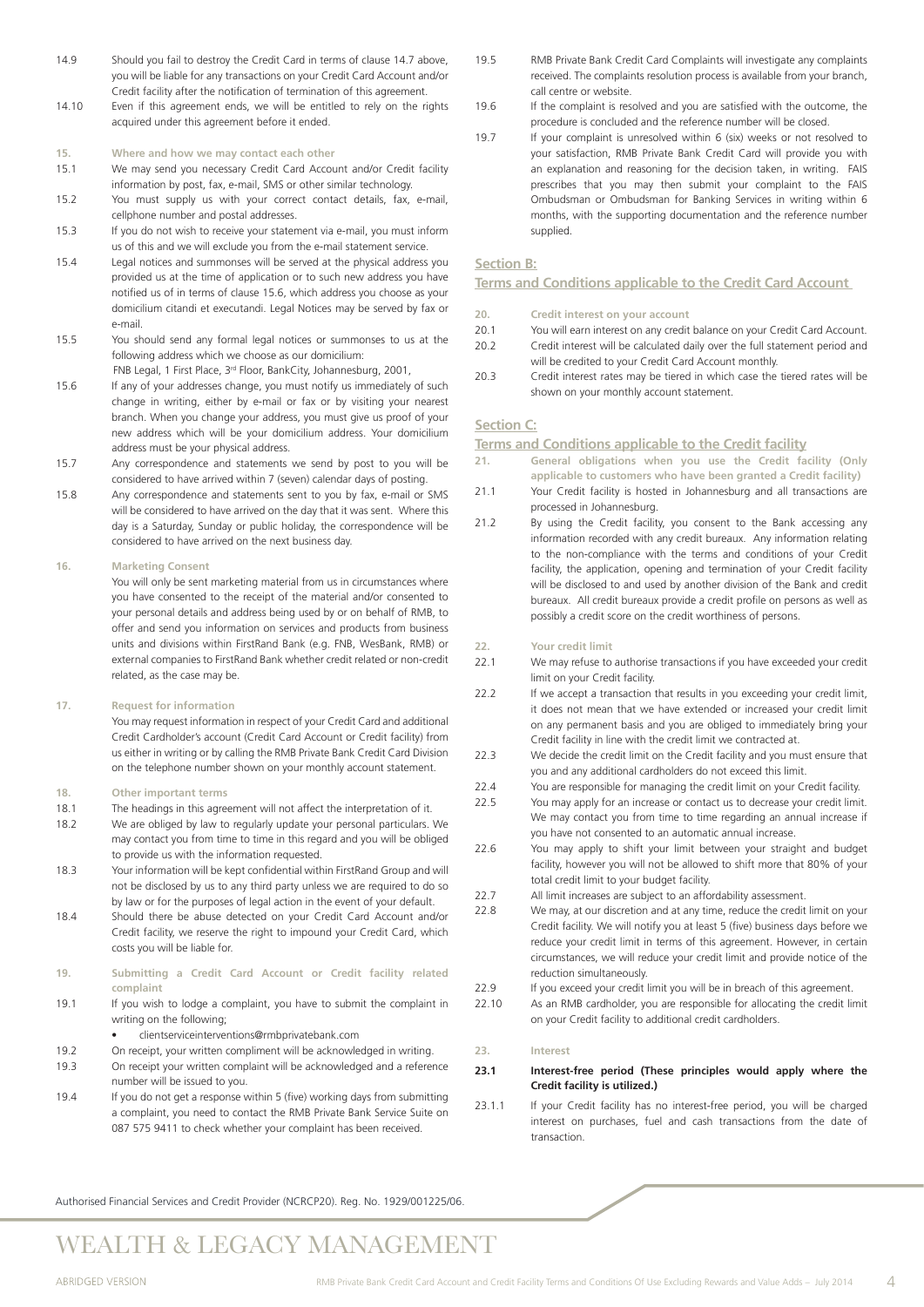- 23.1.2 If you pay the total amount payable, which is the full outstanding amount you owe us, as reflected on your monthly account statement on or before the due date shown on your monthly account statement, no interest will be charged on your Credit facility, except for those transactions in clause 23.2 where interest would have been charged from date of transaction.
- 23.1.3 If you do not pay the full outstanding amount on or before the due date shown on your monthly account statement, you will be charged interest, from the date of each transaction or fee on your Credit facility, on both the statement balance and on any new transactions made on the Credit facility (in other words, you will lose the interest-free period on these new transactions).
- 23.1.4 This means that if you do not pay the full outstanding amount by the due date shown on your statement, the interest-free period will be suspended and interest will continue to be charged from the date of each transaction on your Credit facility, until you have settled the full outstanding amount you owe us.
- 23.1.5 Once settled in full, we may, at our discretion, decide to restore the balance of the interest-free period that is the period from date of full settlement until the due date for payment reflected on your next monthly account statement.
- 23.1.6 Interest is calculated on all fees and charged from date of debit. If you do not pay your fees and charges within the interest-free period, it will attract interest immediately.

### **23.2 Transactions that will always attract interest immediately**

- 23.2.1 Interest will be charged immediately from the transaction date for the following transactions, if the Credit facility is utilized to make these transactions:
	- Cash withdrawals;
	- Travellers cheque purchases with the Credit Card and certain forex transaction;
	- Electronic funds transfers which result in a debit balance on your Credit Facility;
	- All budget facility transactions and balance transfers;
	- Fuel or fuel-related transactions on the Petro Card; and
	- Any transaction whereby the Credit Card is not swiped at a point of sale device and considered to be a cash transaction.

### **23.3 Debit interest calculation**

23.3.1 Debit interest will be calculated daily, capitalised and charged to your Credit facility monthly at the rate as set out in your quotation and will not exceed the maximum permissible interest rate allowed under the National Credit Act.

### **24. Budget facility**

- 24.1 On your request, we may, at our discretion, make the budget facility available to you.
- 24.2 This budget facility entitles you to pay for transactions over an extended period as stipulated by you according to our guidelines.
- 24.3 Fluctuations in interest rates may cause the period of payment to be extended or reduced.
- 24.4 Your first budget instalment on a purchase made using your budget facility will only be deducted from your straight facility on the second billing date after the date of your purchase. You can make additional payments into your budget facility at any stage during the budget period.
- 24.5 If you choose to make use of the budget facility, the total amount outstanding, the monthly repayment, the current interest rate and other charges will be shown on your monthly account statement.
- 24.6 If you fail to pay any one instalment by the due date, the whole amount may become immediately due and payable.
- 24.7 You may make additional payments to your budget facility without penalty.
- 24.8 Your monthly budget instalment is debited from your straight facility and not your budget facility.
- 24.9 You must expressly instruct us if payments made into your straight facility are intended to be allocated to the budget facility.

#### **25. Balance transfer option**

- 25.1 We may offer you a facility to transfer other debt you may have onto your budget facility.
- 25.2 We will determine and tell you the amount to be transferred ("the transfer amount"), the minimum repayment period and the applicable

interest rate, which will apply to the transfer amount when the transfer facility is offered to you.

- 25.3 We may, at our discretion, offer you a preferential interest rate for an agreed period which rate will apply only to the transfer amount for the agreed period, provided you make all repayments by the due date shown on your statement. If you settle the transfer amount before completion of the agreed period, the preferential interest rate would no longer be applicable
- 25.4 The amount transferred to your Credit facility will show on your monthly account statement.
- 25.5 The transfer amount will be paid into your straight facility. It will be your responsibility to use the transfer amount to pay any other debts you may have.
- 24.6 You will be responsible for closing the account to which the amount is transferred, if you wish to do so. The transfer amount will be deducted from your available credit on your budget account.
- 25.7 We do not quarantee the time period within which the transfer will be made and we will not be responsible for any finance charges you may incur on any of your accounts prior to the transfer from your credit card budget facility to your straight facility.
- 25.8 Your monthly balance transfer instalment is debited from your straight facility.
- 25.9 In addition to this clause, we have specific terms and conditions that regulate balance transfer campaigns, which you will be notified of.

### **26. Interest Rate**

- 26.1 Your Personalised Interest Rate is derived from the maximum annual interest rate permitted by the National Credit Act, however your Personalised Interest Rate is a variable interest rate and is a discounted rate from the maximum NCA rate, which can fluctuate according to the NCA formula when there is a change in the Repo rate.
- 26.2 The Personalised Interest Rate may change based on the criteria set out in your agreement with us. You will be notified of the changes in accordance with clause 13.2.

#### **27. Auto Payment**

- 27.1 In terms of the Auto Payment authorisation, you have the option of paying your Credit facility as indicated on your monthly account statement between the statement date and your payment due date as per the following options:
	- Minimum monthly payment amount due (as indicated on your statement);
	- Full amount due;
	- Specified Amount. Please note that the specified amount cannot be below the minimum monthly payment. Should your specified amount be less than the minimum monthly payment reflected on your statement, the minimum amount as reflected on your statement will be deducted;
	- Percentage of the Full amount due (between 5% and 100% of the straight balance);
	- Actual balance settlement (which allows you to settle your full monthly straight balance on the Auto Payment date as selected by you, within the current billing cycle, which will include all debits and credits after the statement date up until the selected Auto Payment date);
	- Full statement balance (which allows you to settle your full statement Credit facility balance is not affected by any debits and credits processed between the statement date and your selected Auto Payment date).
- 27.2 Your Auto Payment authorisation can be obtained electronically, telephonically or in writing signed by you.
- 27.3 We prefer the date of Auto Payment to be your salary date.
- 27.4 In terms of the Auto Payment, we will deduct, monthly, on the payment due date or your specified date, from the account provided by you, the minimum/full/specified amount, in respect of the amounts due on your Credit facility.
- 27.5 Should your Auto Payment be returned unpaid, we will make further attempts to debit your nominated account thereafter to ensure a successful payment, which costs you will be liable for.
- 27.6 In the event of your Auto Payment being returned unpaid, the bank has the discretion to change your statement date thereby changing your payment due date (specified Auto Payment date) to coincide with your

Authorised Financial Services and Credit Provider (NCRCP20). Reg. No. 1929/001225/06.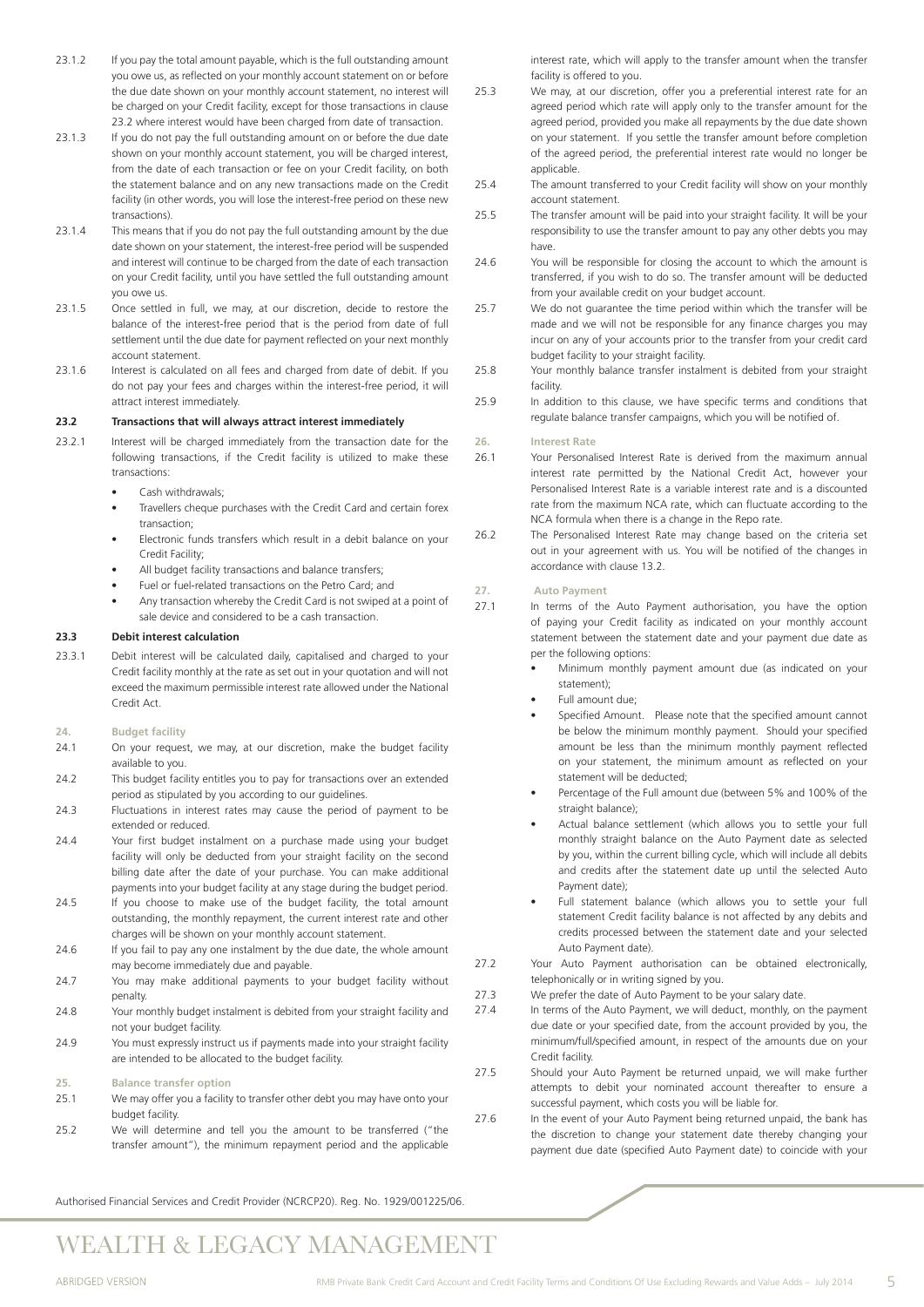salary date or any other date we deem suitable to collect via the Auto Payment. You will be notified of these changes as per clause 13.2.

- 27.7 Should your Auto Payment be returned unpaid in the consecutive month, your Auto Payment will be suspended and we will proceed with our collections process.
- 27.8 You confirm that the banking details that appear on your Auto Payment authorisation are correct.
- 27.9 Missed Auto Payments will not result in the cancellation of the Auto Payment.
- 27.10 You authorise us to verify the banking details as provided by you for the purposes of effecting the Auto Payment.
- 27.11 You confirm that the account provided for this purpose is compliant with the Financial Intelligence Centre Act ("FICA").
- 27.12 Should a required payment be received (direct deposit or electronic transfer) before the Auto Payment is scheduled to run, the Auto Payment will not be processed for that month.
- 27.13 If the bank account from which your Auto Payment is processed is closed by you at any time and your Auto Payment is returned unpaid, then we will be entitled to suspend and/or cancel your Credit facility unless alternate Auto Payment arrangements have been made for the payment of your Credit facility.
- 27.14 Once you have authorised the bank to process an Auto Payment, you may not cancel the Auto Payment.
- **28. Spousal consent (for Customers married in Community of Property only)**
- 28.1 If you are married in Community of Property, your spouse must consent to the conclusion of this agreement. Your failure to obtain spousal consent will result in the nullity of your Credit facility.
- 28.2 Should you have entered into this agreement electronically, telephonically or in writing, the spousal consent declaration obtained shall be valid, binding and undisputed.
- 28.3 Should you have entered into this agreement by falsely declaring that your spouse has consented thereto, you could be charged for fraud.

### **29. Special arrangements**

- 29.1 Should you be unable to meet your financial obligations in terms of your Credit facility, upon you meeting the required criteria, the bank may offer you a special arrangement option which will decrease your monthly repayments and extend the period of repayment, at your request.
- 29.2 If you enter into a special arrangement, it will attract an interest rate of the maximum allowable by the NCA.
- **30. Debt counselling provisions**
- 30.1 Should you believe that you are unable to meet your obligations in terms of the credit agreements you have entered into, you may contact us for assistance in restructuring your debt with us in a manner that would allow you to repay it. We will attempt to assist you where possible.
- 30.2 You must continue to make payments until the debt review is finalised.
- 30.3 Should you apply for debt counselling or enter into a debt re-arrangement agreement or a debt re-arrangement court order is granted you may not incur any further liability on your Credit facility. This means that:
	- You may not transact on your Credit facility;
	- You must cancel all debit orders (including insurance debit orders) being processed through your Credit facility immediately. No debit orders will be processed on your Credit facility and will be charged back;
	- Transacting on your Credit facility will result in us pursuing legal action against you.
- 30.4 Should you apply for debt counselling or enter into a debt re-arrangement agreement or a debt re-arrangement court order is granted all value added benefits and rewards provided to you by RMB Private Bank Credit Card, including Automatic Debt Protection, will be suspended and no claims against these will be honored. The same applies should you avail of any premium paying insurance product such as Top Up Debt Protection and Outstanding Balance Assurance (OBA).

### **31. Alternate dispute resolution**

You have the right to resolve a complaint by way of alternate dispute resolution by filing your complaint with the National Credit Regulator or making an application to the National Consumer Tribunal. You may contact:

- The National Credit Regulator on 0860 627 627 or visit the website at www.ncr.org.za;
- The National Consumer Tribunal on 0860 627 627 or visit the website at www.ncr.org.za; and
- • The Banking Ombudsman on 011 712 1800 or 0860 800 900 or visit the website at www.obssa.co.za

### **Section D:**

**Reward programmes and Value Added Benefits and Services**

32. Kindly visit www.rmbprivatebank.com for Terms and Conditions pertaining to RMB Private Bank Rewards Programme.

Authorised Financial Services and Credit Provider (NCRCP20). Reg. No. 1929/001225/06.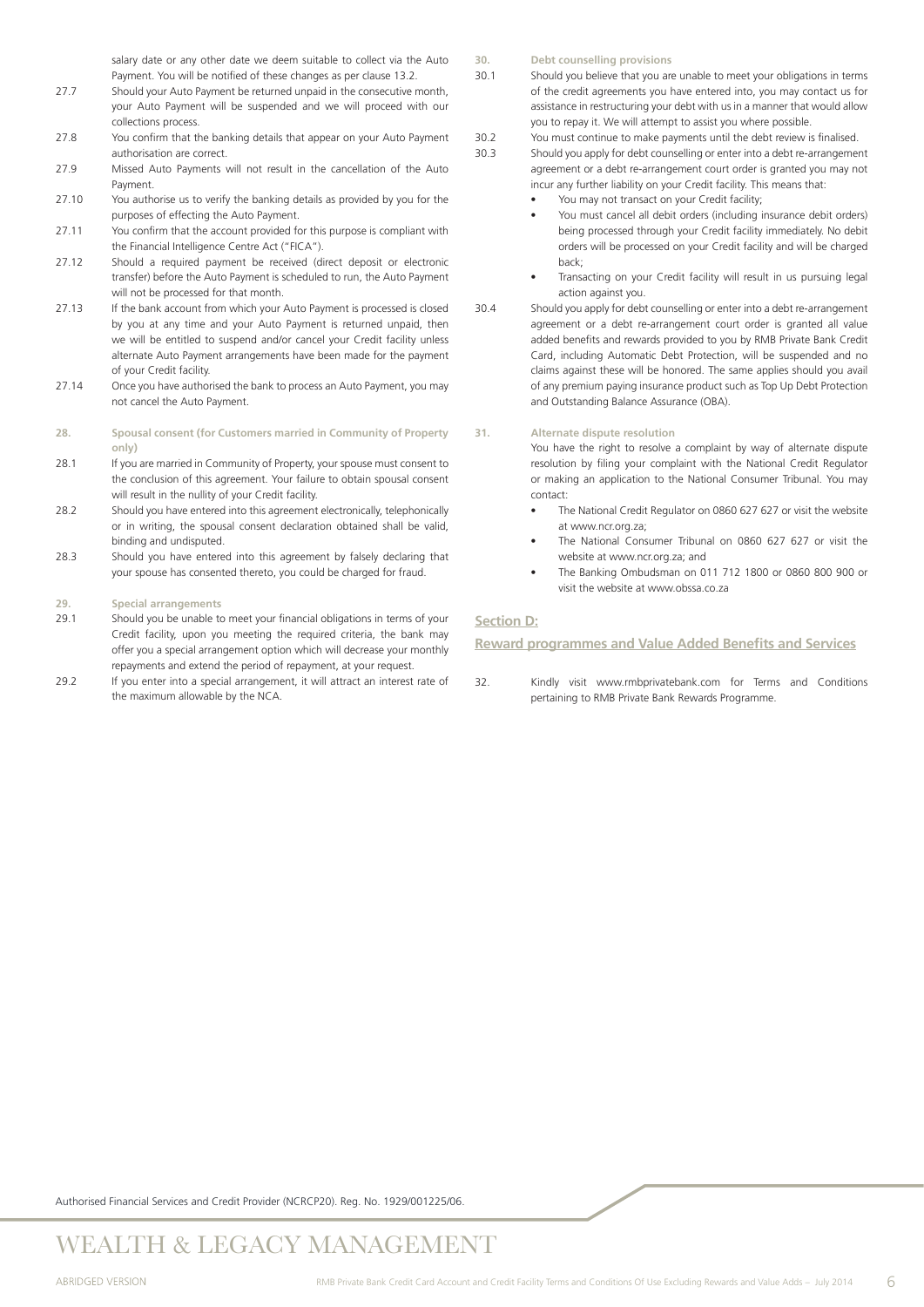### **Definitions used in this Agreement**

**"access channel"** means any form of access technology including but not limited to the internet or mobile phone technologies or Interactive Voice Response (IVR) system.

**"additional cardholder"** means any person authorised by you to be issued an additional credit card under your responsibility.

**"additional account"** means any credit card or Petro Card account opened by us in the additional cardholder's name for which the Primary Cardholder is responsible.

**"agreement"** means the pre-agreement statement, accompanying quotation and terms and conditions of use, as amended from time to time in accordance with the provisions of the NCA, together with your application form (signed by you and/or any additional cardholder), or the application information supplied to us telephonically or by fax, and the eBucks programme (where applicable), as well as the value-add services terms and conditions (where applicable), form the whole agreement between you and us.

**"Auto Payment"** means an instruction given by an account holder to us to obtain regular payments on given dates.

**"ATM"** means an Automated Teller Machine.

**"attorney and client scale"** means the fees and expenses which a client is liable to pay an attorney for services rendered in respect of a legal matter.

**"cardholder, you, your, I"** means the cardholder to whom we have issued the credit card.

**"channels"** Cellphone banking, online banking, branch banking, ATM banking.

**"chip"** means the integrated circuit that is embedded in a plastic card and which is designed to perform processing and/or memory functions.

"chip & PIN" means a plastic card, commonly called a chip card, with an embedded chip that communicates information to a point of sale terminal and/or other electronic devices.

**"credit card"** means the relevant magnetic-stripe and/or chip & PIN Visa Credit Card, Visa Electron Credit Card or Petro Card that we issue to you used as an access mechanism to access your credit card account and/or your credit facility.

**"Credit Card Account"** means a financial Services Product as defined in the Financial Advisory and Intermediary Services Act capable of taking deposits and allowing you to transact and includes the credit card account or Petro Card account (as applicable) opened by us in your name or in the additional cardholder's or additional accountholder's name.

**"Credit facility"** means an agreement in terms of which we the credit provider pays an amount to you or on your behalf or at your direction. Your obligation to repay the money to the credit provider is deferred and you are billed periodically.

**"Credit Card Account Monthly Fee"** is the cost charged monthly for the administration and maintenance of your credit card account.

**"Credit Facility Service fee"** is the cost charged monthly for the routine administration and maintenance of your credit facility.

**"credit provider**" means the person who grants credit under a credit agreement.

**"common monetary area"** means South Africa, Namibia, Lesotho, Botswana and Swaziland.

**"credit provider, the bank, we, us, our"** means FirstRand Bank Limited, a registered bank, registration number 1929/001225/06.

**"debt counsellor"** means a person registered in terms of the National Credit Act and who carefully examines a consumer's debt situation and suggests the best plan of action.

**"debt review"** means a process whereby a debt counsellor reviews the collective

Authorised Financial Services and Credit Provider (NCRCP20). Reg. No. 1929/001225/06.

debts owing to various credit providers in the event that the cardholder seeks assistance from the debt counselor.

**"exchange control regulations"** means exchange controls that are administered by the South African Reserve Bank Exchange Control department and through commercial banks authorised to deal in foreign exchange. All international commercial transactions must be accounted for through these authorised financial exchange dealers.

**"RMB"** means Rand Merchant Bank, a division of FirstRand Bank Limited.

**"full payment"** means total transactions, plus interest, plus fees.

**"good standing"** means all your RMB and FirstRand Bank accounts and credit agreements must be in good standing. This means that none or your RMB and FirstRand Bank accounts and credit agreements should be overdrawn, or be in arrears, or be in default, or be subject to any legal process with RMB or FirstRand Bank. Legal process means any legal proceedings in any court of law involving you and RMB or FirstRand Bank, including but not limited to: collections, liquidation and sequestration proceedings. Legal process however excludes debt review as envisaged in S86 of the National Credit Act 2005.

**"Linked Petro Card"** means a Petro Card that we issue to you which is linked to a credit card in your name.

**"minimum amount"** means Closing Balance amount, Minus any Overdue amount, Minus any Budget Instalments, Minus Membership fees, Minus any remaining Over Limit amount, Minus Optional Debt Protection Premium Amount (where applicable). We then calculate 5% (the minimum monthly repayment percentage as stipulated on your quotation) (please note this figure may vary per product) on the remaining amount.

**"National Credit Act"** means the National Credit Act 34 of 2005.

**"over-indebted"** means when a consumer is unable to satisfy all his obligations as required in the credit agreement in a timely manner.

**"Petro Card"** means a Petro Card that we issue to you.

**"PIN"** means the personal identification number linked to the card.

**"purchase transaction"** means any transactions resulting in your credit card debited by an amount charged by the supplier for goods or services purchased by the use of the card.

**"pricing guide"** A list of the full current pricing issued by RMB Private Bank Credit Card chargeable for transactions.

**"Qualifying Account Cardholder"** means FNB Graphite, Platinum, Private Clients and RMB Private Bank Cheque or Credit Cardholders.

**"Repo Rate"** means the rate at which the Central Bank lends cash to the banking system, which is an indicator for short term interest rates.

**"specified payment"** means payment above the monthly minimum amount reflected on your monthly account statement.

**"spend"** means all point of sale transactions and fuel transactions excluding all cash purchases, cash withdrawal at ATM's, EFT's, third party payments and linked account transfers.

**"standalone Petro Card"** means a Petro Card that we issue to you which is linked to a separate Petro Card account in your name.

**"swipes"** means all point of sale purchases including fuel purchases and Cash@Till, and excludes all cash purchases, cash withdrawal at ATM's, EFT's, third party payments and linked account transfers.

**"transact / transaction"** means a purchase and/or cash withdrawal and/or transfer that results in a debit or credit on a cardholder's account.

**"Visa"** means Visa International Services Association.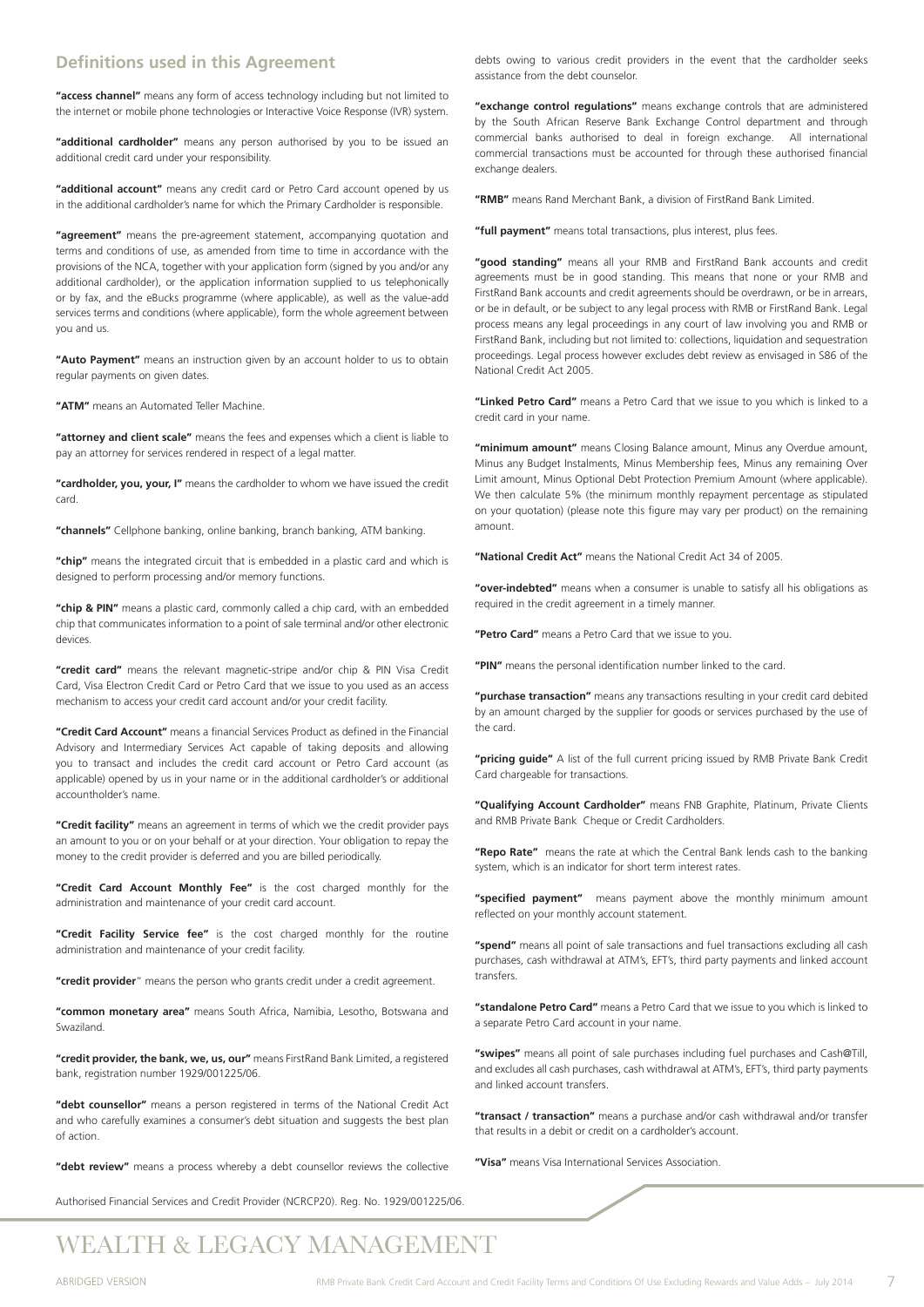## **Contact Details and Complaints Process**

### **FRB'S REGISTERED ADDRESS**

### **Physical Address**

Group Company Secretary's Office 1st Floor, 4 Merchant Place Corner of Fredman Drive and Rivonia Road Sandton 2196

### **RMB'S REGISTERED ADDRESS**

### **Physical Address**

3 First Place BankCity Cnr Jeppe & Simmonds Streets Johannesburg 2001

### **Postal Address**

PO Box 1420 Johannesburg 2000

**Tel:** 087 575 9411 **Fax:** 0860 674 444 **E-mail address:** ServiceSuite@rmbprivatebank.com **Website address:** www.rmbprivatebank.com

### **RMB CREDIT CARD COMPLIANCE OFFICER**

### **Physical Address**

The Compliance Officer 3rd Floor 1 First Place BankCity cnr Simmonds and Pritchard Streets Johannesburg 2001

### **Postal Address**

First National Bank PO Box 1153 Johannesburg 2000

**Tel:** 011 371 7953 **Fax:** 011 371 2192

### **RMB CREDIT CARD COMPLAINTS DEPARTMENT**

**E-mail address:** clientserviceinterventions@rmbprivatebank.com

**LEGAL NOTICES MAY BE SERVED AT**

### **Physical Address**

Compliance Support at Interbank Risk & Compliance 3rd Floor 1 First Place BankCity Cnr Pritchard and Simmonds Streets Johannesburg 2001

### **OMBUDSMAN FOR BANKING SERVICES**

### **Physical Address**

28 Harrison Street Johannesburg South Africa 2000

### **Postal Address**

PO Box 5728 Johannesburg 2000

**Tel:** 011 838 0035 / 0860 800 900 **Fax:** 011 838 0043 **E-Mail address:** Info@obssa.co.za **Website address:** www.obssa.co.za

### **FAIS OMBUDSMAN (Advice-related Complaints)**

**Physical Address** Sussex Office Park Ground Floor, Block B 473 Lynnwood Road Cnr Lynnwood Road and Sussex Avenue Lynnwood 0081

### **Postal Address**

PO Box 74571 Lynnwood Ridge  $0040$ 

**Tel:** 012 470 9080 / 0860FAISOM (0860324766) **Fax:** 012 470 9097 **E-mail address:** info@faisombud.co.za **Website address:** www.faisombud.co.za

### **LONG-TERM INSURANCE OMBUDSMAN (Complaints)**

### **Physical Address**

Third Floor Sunclare Building 29 Dreyer Street Claremont Cape Town 7700

### **Postal Address**

Private Bag X7735 Claremont Cape Town 7735 **Tel:** 021 657 5000 **Fax:** 021 674 0951 **E-mail address:** info@ombud.co.za

**REGISTRAR OF LONG-TERM INSURANCE (Regulator / Information)**

#### **Postal Address**

Financial Services Board PO Box 35655 Menlo Park 0102

**Tel (Toll-free):** 0800 110 443 / 0800 202 087 **Fax:** 012 347 0221 **E-mail address:** Info@fsb.co.za **Website address:** www.fsb.co.za

**THE NATIONAL CREDIT REGULATOR (Regulates Creditors / Debt Counsellors / credit bureau) / THE NATIONAL CONSUMER TRIBUNAL (Complaints)**

**Tel:** 0860 627 627 **Website address:** www.ncr.org.za

**CREDIT BUREAU**

**Transunion ITC Tel:** 0861 482 482

Authorised Financial Services and Credit Provider (NCRCP20). Reg. No. 1929/001225/06.